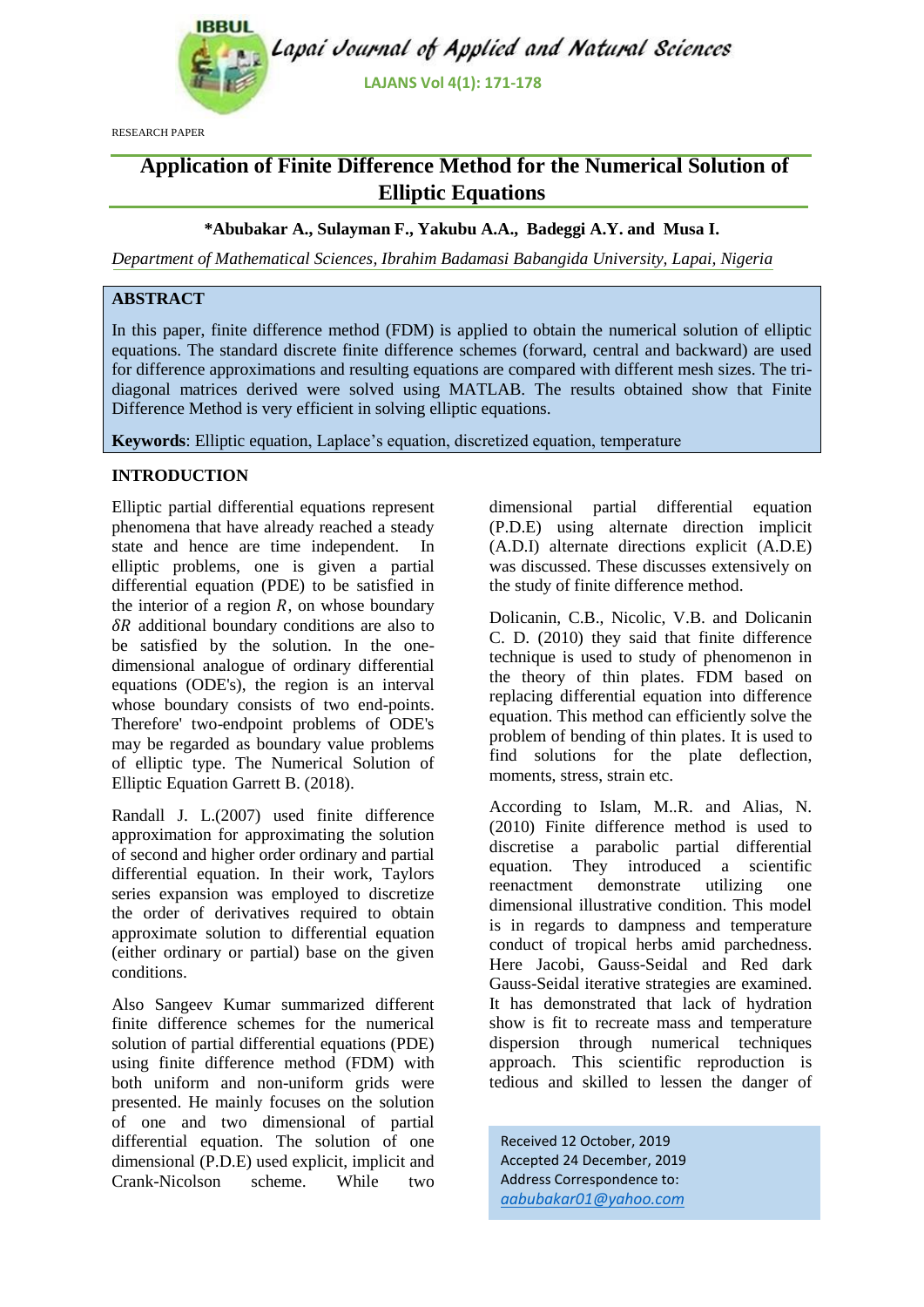genuine analyses in real process.

George (2015) studied two methods finite difference method (FDM) and finite element method (FEM) for solving two dimensional linear elliptic partial differential equations. These two methods have same accuracy with regular boundaries. But if boundaries are irregular then he concluded that FEM gives better approximation.

Chaudhari and Patel (2015) in their paper, proposed finite element method for numerical solution of nonlinear Poisson's equation with initial and bound conditions. A specific problem of Poisson's equation under certain assumption is discussed. It has been shown that increase in the number of grid points gives rise to an increase in accuracy of solution. Finite difference method will have difficulties due to domain with complex geometries; therefore finite element method becomes more evident.

## **METHODOLOGY**

In this paper, we consider elliptic partial differential equation of two dimensions.

Suppose that  $R$  is a limited district in the  $(x, y)$  plane with limit  $\delta R$ ,

the condition:

$$
a(x,y)\frac{\delta^{u}u}{\delta x^{2}} + b(x,y)\frac{\delta^{u}u}{\delta x \delta y} + c(x,y)\frac{\delta^{u}u}{\delta y^{2}} = d(x,y,u,\frac{\delta u}{\delta x},\frac{\delta u}{\delta y})
$$
\n(2.1)

where a, b, c, d, and e are functions of the independent variables  $x$  and  $y$ ,

is said to be elliptic if  $b^2 - 4ac < 0$  for all focuses  $(x, y)$  in R.

Finite difference method offers a more straightforward way to deal with the numerical arrangement of fractional differential conditions. A limited distinction technique requires greater consistency of the arrangement and the triangulation (for instance uniform lattice).

In the Finite difference technique, subordinate in halfway differential equations are supplanted by their Finite difference reciprocals. These subordinates are approximated by different blend of the obscure variable happening at framework focuses encompassing the area at which a subsidiary is required.



Figure 2.1 Two dimensional Cartesian showing relationship of *i and j* 

The figure 2.1 is a two dimensional Cartesian divided into rectangle grids of width " $h$ " and height " $k$ " the dependent variable  $u$  is a function of two independent variable xand  $\nu$ . The point of derivatives is given in subscripts i, *i*, where *i* increases in the *x*-direction and *i* increases in the  $\nu$ -direction.

The basis functions for the derivation of the discrete finite difference method are forward, backward, central displacement and averaging operators given by

$$
\Delta u(x) = u(x + h) - u(x),
$$
  
\n
$$
\nabla u(x) = u(x) - u(x - h),
$$
  
\n
$$
\delta u(x) = u\left(x + \frac{h}{2}\right) - u(x - \frac{h}{2}),
$$
  
\nand

 $\mu u(x) = \frac{1}{2}$  $\frac{1}{2}[u(x+\frac{1}{2}% )^{2}](x+1)^{2}$  $\frac{1}{2}$ ) + u (x -  $\frac{1}{2}$  $\frac{1}{2}]$ respectively, where "h" is the length of the interval and  $i = 1.2.3.4.5...$  ... ... ... ...  $n$ 

Using Taylor's series expansion;

$$
u = u_0 + (x - x_0)u'(x_0) + \frac{(x - x_0)^2}{2!}u''(x_0)
$$
  
+ 
$$
\frac{(x - x_0)^3}{3!}u'''(x_0) + \frac{(x - x_0)^2}{2!}u'''(x_0) + \frac{(x - x_0)^2}{2!}u'''(x_0)
$$
  
let  $x - x_0 = h$   

$$
u(x_i + h) = u(x_i) + hu'(x_i) + \frac{h^2u''(x_i)}{2!} + \frac{h^3u'''(x_i)}{3!} + \dots
$$
  
(2.2)  

$$
u(x_i - h) = u(x_i) - hu'(x_i) + \frac{h^2u''(x_i)}{2!} - \frac{h^3u'''(x_i)}{3!} + \dots
$$
  
(2-3)

Adding equation (2.2) and (2.3), neglecting terms in  $h^3$  and simplify we have

$$
u'(x_i) = \frac{u_{i+1} + u_{i-1} - 2u_i}{h^2}
$$
 (2.4)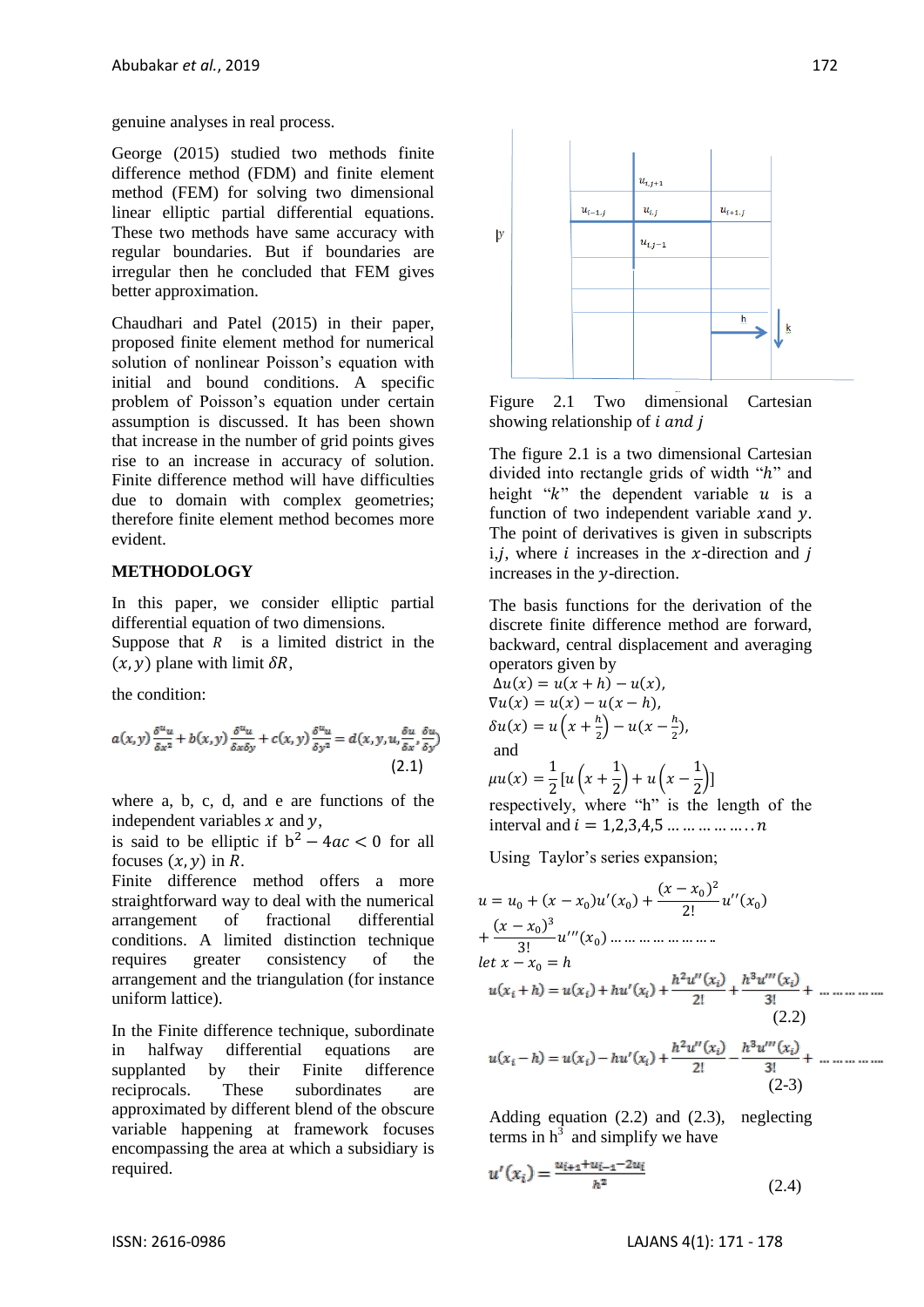Similarly, subtracting equation (2.3) from (2- 2) and simplify, we have

$$
u'(x_i) = \frac{u_{i+1} + u_{i-1}}{2h} \tag{2.5}
$$

For the purpose of this research, we will be using "finite point molecule" to the elliptic equations and we shall focus only on Laplace equation.

To obtain solution of Laplace's equation using finite difference method we used the following steps;

Consider the Laplace equation:<br>  $\nabla^u u = \frac{\delta^u u}{\delta x^2} + \frac{\delta^u u}{\delta y^2} = 0$ 

(2.5) Step I Discretize equation (3.24) we have<br>  $\frac{\delta^{u} u}{\delta x^{2}} = \frac{u_{i-1,j} - 2u_{i,j} + 2u_{i+1,j}}{\nabla x^{2}}$  $\nabla x^2$ (2.6)  $=\frac{u_{i,j+1}-2u_{i,j}+2u_{i,j-1}}{\nabla y^2}$  $\delta v^2$ (2.7)

Substituting equation 2.6 and 2.7 into the equation 2.5 to obtain

$$
\frac{u_{i-1,j} - 2u_{i,j} + 2u_{i+1,j}}{\nabla x^2} + \frac{u_{i,j+1} - 2u_{i,j} + 2u_{i,j-1}}{\nabla y^2} = 0
$$
\n(2.8)

let  $\Delta x = \Delta y = h$ 

$$
\therefore \frac{1}{h^2} (u_{i-1,j} + u_{i+1,j} + u_{i,j-1} + u_{i,j+1} - 4u_{i,j}) = 0
$$
  
(2-9)

Step II. Form the matrix from the unknown nodes in the grid using the discretized equation.

Step III. Solve the matrix to get the unknowns. Here we used MATLAB to solve the matrix.

#### **NUMERICAL EXAMPLES**

**1.** Consider the torsion problem with different mesh size given by

$$
\nabla^2 U(x, y) = -2
$$
\nOn a unit square domain in  $0 < x \le 1, 0 < y \le 1$  first quadrant  
\nTaking  $h = k = \frac{1}{5}$   
\nThe given problem is equivalent to  
\n
$$
\frac{\partial^2 u}{\partial x^2} + \frac{\partial^2 u}{\partial y^2} = -2
$$

 $\boldsymbol{\mathcal{N}}$ 

Representing the equation using the nodes we have,



Applying 
$$
(2.9)
$$
 we have

$$
\frac{u_{i-1,j} + u_{i+1,j} - 4u_{i,j} + u_{i,j-1} + u_{i,j+1}}{h^2} = -2
$$

(3.2)  
\n
$$
U_{i-1,j} + U_{i+1,j} - 4U_{i,j} + U_{i,j-1} + U_{i,j+1}
$$
\n
$$
= -2h^2
$$
\nwith\n
$$
h = \frac{1}{5}
$$
\nwe have\n
$$
U_{i-1,j} + U_{i+1,j} - 4U_{ij} + U_{i,j-1} + U_{i,j+1}
$$
\n
$$
= -2(1/5)^2
$$

Hence

$$
u_{i-1,j} + u_{i+1,j} - 4u_{i,j} + u_{i,j-1} + u_{i,j+1} = -\frac{2}{25}
$$
\n(3.3)

Using the equation (3.3) to obtain sixteen simultaneous equations presented in the matrix form  $MU = b$  below with all the boundary is equal to zero.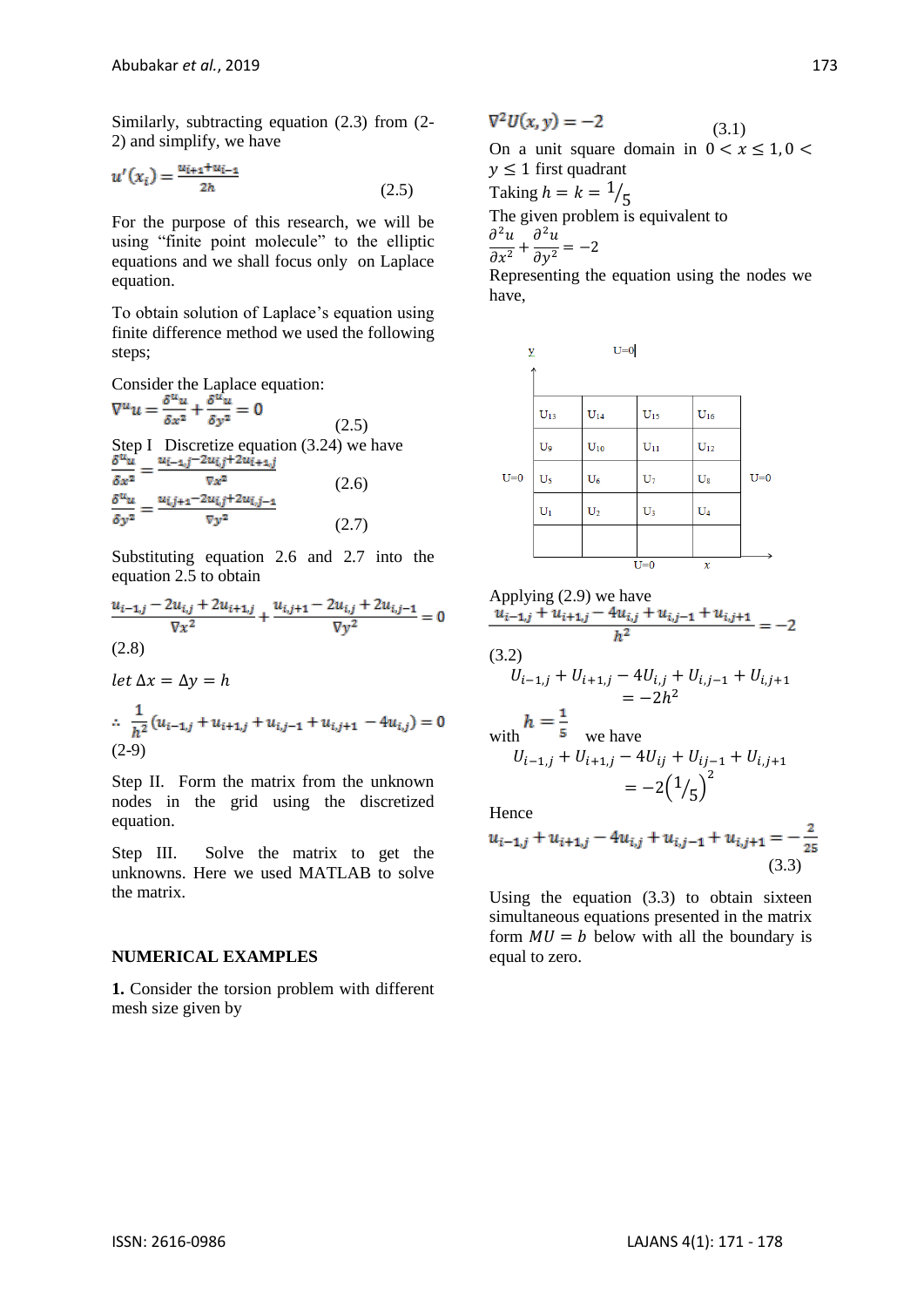I I I I I I I I I I I I I I

 $h = k = \frac{1}{4}$ 

 $U_1$ 

I

 $\overline{\phantom{a}}$  $\overline{\phantom{a}}$ 

I  $\overline{\phantom{a}}$  $\overline{\phantom{a}}$ I I  $\overline{\phantom{a}}$ I I I  $\overline{\phantom{a}}$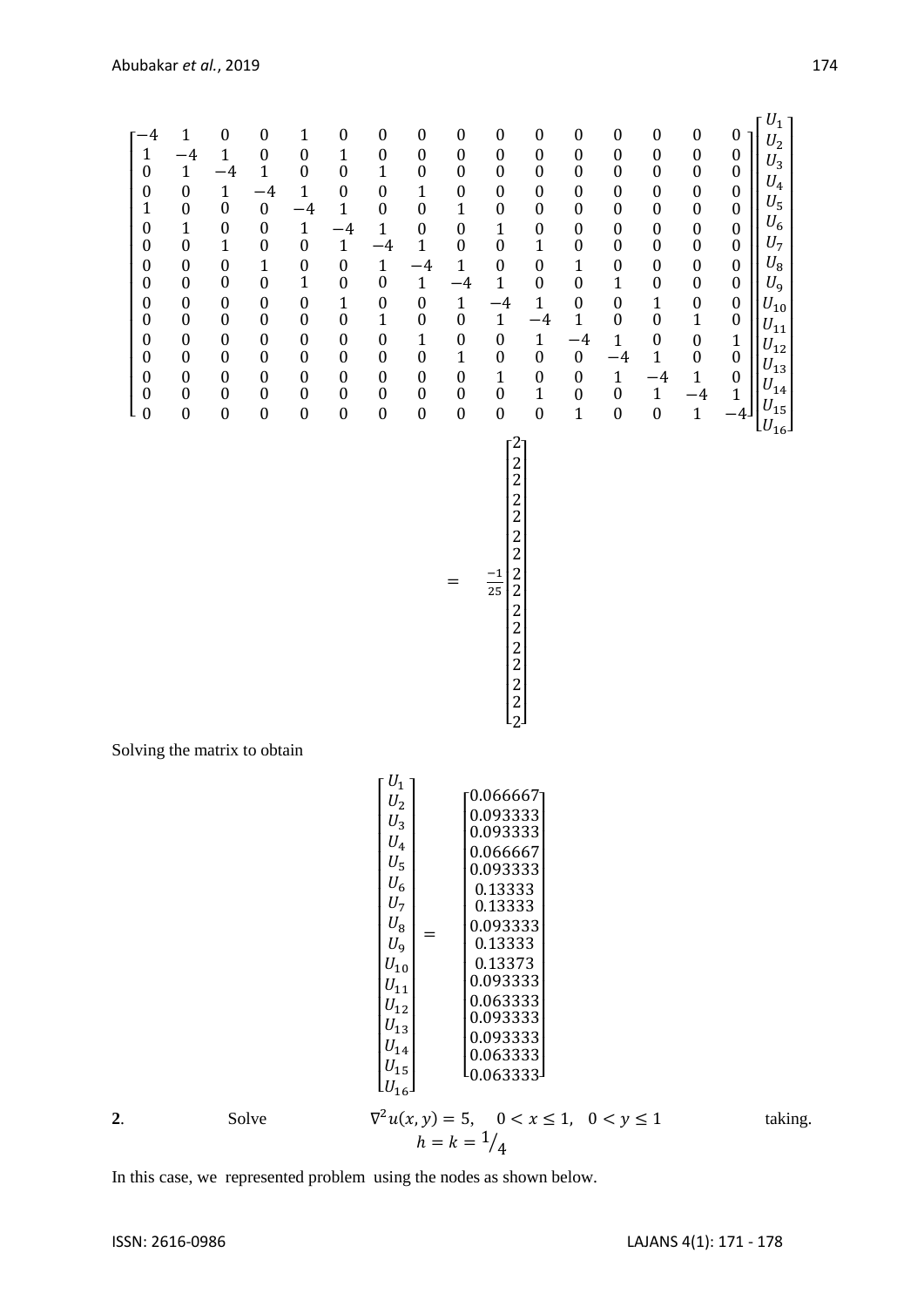$$
u = 0 \begin{vmatrix} T_{03} & U_{13} & U_{23} & U_{33} \\ T_{02} & U_{12} & U_{22} & U_{32} \\ T_{01} & U_{11} & U_{21} & U_{31} \\ T_{00} & T_{10} & T_{20} & T_{30} & T_{40} \end{vmatrix} u = 0
$$

$$
U_{i-1,j} + U_{i+1,j} - 4U_{ij} + U_{ij-1} + U_{ij+1} = 5h^2
$$

that is

$$
u_{i-1,j} + u_{i+1,j} - 4u_{i,j} + u_{i,j-1} + u_{i,j+1} = \frac{5}{16}
$$

This gives rise to

| $\boldsymbol{0}$<br>$\mathbf{1}$<br>$\boldsymbol{0}$<br>$\boldsymbol{0}$<br>$\boldsymbol{0}$<br>$\boldsymbol{0}$ | $\overline{0}$<br>0<br>0 | -4<br>0<br>0<br>0 | 0<br>-4<br>0<br>1<br>0 | 1<br>0<br>$-4$<br>0<br>$\mathbf{1}$ | $\boldsymbol{0}$<br>$\mathbf{1}$<br>$\boldsymbol{0}$<br>0<br>-4<br>$\boldsymbol{0}$<br>$\boldsymbol{0}$ | 0<br>0<br>$\mathbf{1}$<br>$\boldsymbol{0}$ | 0<br>0<br>$\boldsymbol{0}$<br>0 | $\boldsymbol{0}$<br>0<br>0<br>0<br>$\mathbf{1}$<br>0 | $U_{21}$<br>$U_{31}$<br>$v_{12}$<br>$v_{22}$<br>$ U_{32} $<br>$ U_{13} $<br>$U_{23}$ | 1<br>$\mathbf{1}$<br>$\mathbf{1}$<br>$\blacktriangleleft$<br>$\overline{16}$<br>$\mathbf 1$<br>$\mathbf{1}$<br>$\blacktriangleleft$ |  |
|------------------------------------------------------------------------------------------------------------------|--------------------------|-------------------|------------------------|-------------------------------------|---------------------------------------------------------------------------------------------------------|--------------------------------------------|---------------------------------|------------------------------------------------------|--------------------------------------------------------------------------------------|-------------------------------------------------------------------------------------------------------------------------------------|--|
| $L_{0}$                                                                                                          |                          |                   | 0                      | $\boldsymbol{0}$                    | $\mathbf{1}$                                                                                            | 0                                          |                                 |                                                      | $\text{L}U_{33}$                                                                     |                                                                                                                                     |  |

Hence,

| $U_{11}$ | 0.1853    |
|----------|-----------|
| $U_{21}$ | 0.2578    |
| $U_{31}$ | $-0.2085$ |
| $U_{12}$ | 0.1708    |
| $U_{22}$ | $-0.3251$ |
| $U_{32}$ | 0.2636    |
| $U_{13}$ | $-0.1853$ |
|          | 0.2578    |
|          | 0.2085    |
| $U_{23}$ |           |

**3.** We consider application of elliptic equation to temperature distribution. Find the temperature distribution within a square plate of  $2.25m \times 2.25m$  with a grid point of 0.75m. The boundary conditions are shown in the figure below.



Here the grid length  $= 0.75$ m

We shall from a mxn matrix

From the grid length we shall get the number of rows and column. Since the plate is a square plate; then

$$
m = n = \frac{2.25}{0.75}
$$

$$
m = n = 3
$$

The plate is represented using the nodes.

 $u =$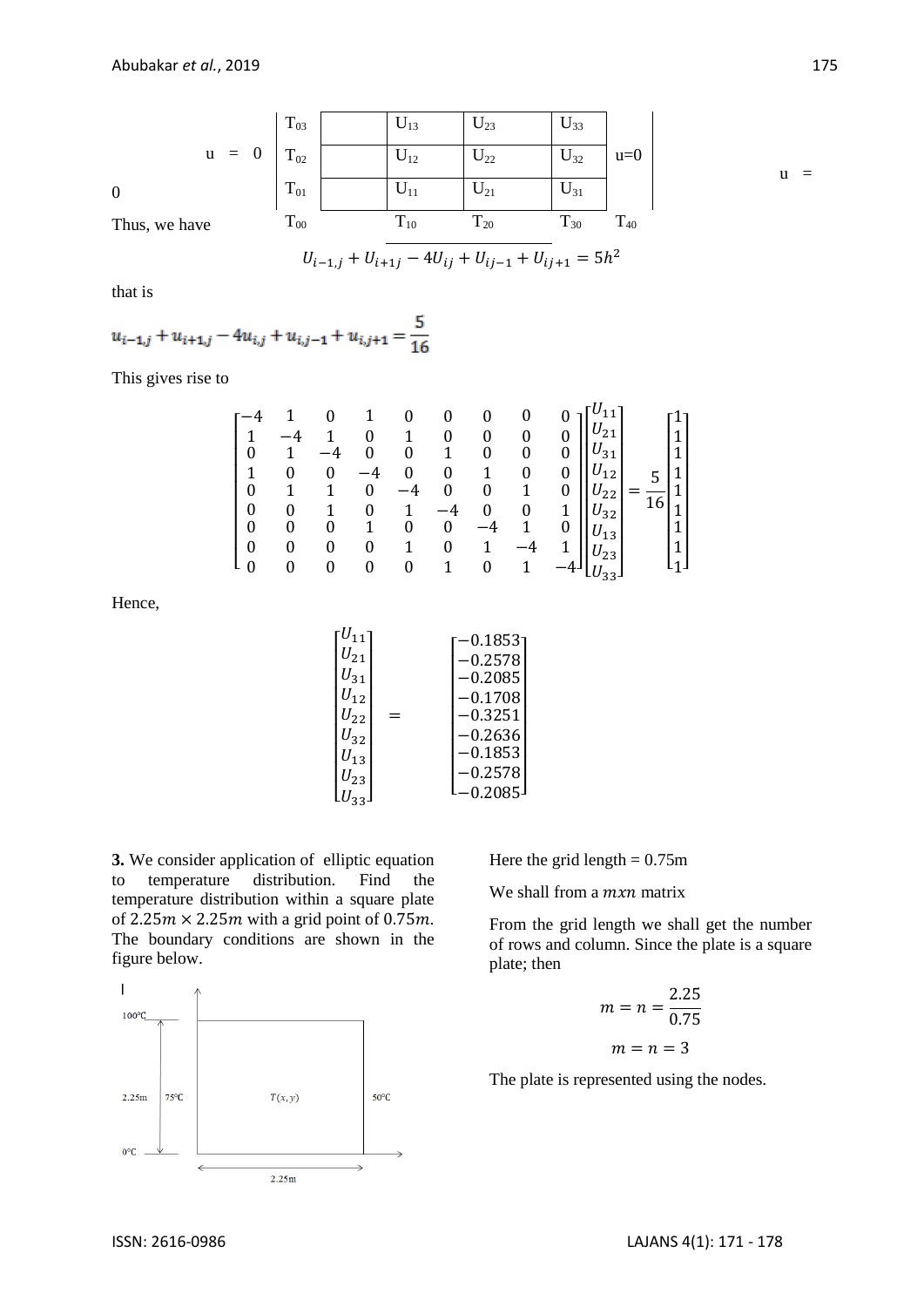

The discretized equation is

$$
T_{i+1,j} + T_{i-1,j} + T_{i,j+1} + T_{i,j-1} - 4T_{ij} = 0
$$
  
\n*ie*  $T_{10} = T_{20} = T_{30} = 0$   
\n
$$
T_{01} = T_{02} = T_{03} = T_{04} = 75^0
$$
  
\n
$$
T_{14} = T_{24} = T_{34} = 100^0
$$
  
\n
$$
T_{41} = T_{42} = T_{43} = 50^0
$$

To get the interior nodes the discritized equation is used to obtain the matrix  $AT = b$ 

$$
\begin{bmatrix}\n-4 & 1 & 0 & 1 & 0 & 0 & 0 & 0 & 0 \\
1 & -4 & 1 & 0 & 1 & 0 & 0 & 0 & 0 \\
0 & 1 & -4 & 0 & 0 & 1 & 0 & 0 & 0 \\
1 & 0 & 0 & -4 & 1 & 0 & 1 & 0 & 0 \\
0 & 1 & 0 & 0 & -4 & 1 & 0 & 1 & 0 \\
0 & 0 & 1 & 0 & 1 & -4 & 0 & 0 & 1 \\
0 & 0 & 0 & 0 & 1 & 0 & -4 & 1 & 0 \\
0 & 0 & 0 & 0 & 1 & 0 & 1 & -4 & 1 \\
0 & 0 & 0 & 0 & 0 & 1 & 0 & 1 & -4 & 1 \\
0 & 0 & 0 & 0 & 0 & 1 & 0 & 1 & -4 & 1\n\end{bmatrix}\n\begin{bmatrix}\nT_{11} \\
T_{12} \\
T_{23} \\
T_{24} \\
T_{31} \\
T_{32} \\
T_{33} \\
T_{34} \\
T_{35} \\
T_{36} \\
T_{37} \\
T_{38} \\
T_{39} \\
T_{31} \\
T_{32} \\
T_{33} \\
T_{34} \\
T_{35} \\
T_{36} \\
T_{37} \\
T_{38} \\
T_{39} \\
T_{30} \\
T_{31} \\
T_{32} \\
T_{35} \\
T_{36} \\
T_{37} \\
T_{38} \\
T_{39} \\
T_{30} \\
T_{31} \\
T_{32} \\
T_{33} \\
T_{34} \\
T_{35} \\
T_{36} \\
T_{37} \\
T_{38} \\
T_{39} \\
T_{30} \\
T_{31} \\
T_{32} \\
T_{33} \\
T_{34} \\
T_{35} \\
T_{36} \\
T_{37} \\
T_{38} \\
T_{39} \\
T_{30} \\
T_{31} \\
T_{32} \\
T_{33} \\
T_{34} \\
T_{35} \\
T_{36} \\
T_{37} \\
T_{38} \\
T_{39} \\
T_{30} \\
T_{31} \\
T_{32} \\
T_{33} \\
T_{34} \\
T_{35} \\
T_{36} \\
T_{37} \\
T_{38} \\
T_{39} \\
T_{30} \\
T_{31} \\
T_{32} \\
T_{33} \\
T_{34} \\
T_{35} \\
T_{36} \\
T_{37} \\
T_{38
$$

Hence,

$$
\begin{bmatrix} T_{11} \\ T_{12} \\ T_{13} \\ T_{21} \\ T_{22} \\ T_{23} \\ T_{31} \\ T_{32} \\ T_{33} \end{bmatrix} = \begin{bmatrix} 41.0094 \\ 59.4742 \\ 76.7237 \\ 29.5635 \\ 45.1637 \\ 72.4206 \\ 32.0809 \\ 48.7599 \\ 67.7951 \end{bmatrix}
$$

Figure 4.1 Showing temperature distribution within a square plate



From figure 4.1 that the unknown nodes increases along the  $y - axis$  alone because it is a square plate.

**4.** A plate  $2.4m \times 3.0m$  is subjected to temperature as in the figureure below. Use a grid length 0.6m. Find the temperature of interior nodes.



The grrid length =0.6m

We shall form a  $mxn$  matrix and it will be gotten by

$$
M = \frac{length}{grid length}
$$
  
\n
$$
M = \frac{3.0m}{0.6m}
$$
  
\n
$$
M = 5.0m
$$
  
\n
$$
N = \frac{width}{grid length}
$$
  
\n
$$
N = \frac{2.4m}{0.6m}
$$
  
\n
$$
N = 4m
$$
  
\n
$$
dx = dy = 0.6
$$

Therefore, the figure above shall be represented with all the interior nodes.

All the nodes on the left to right boundary have an *i* value  $= 0$ 

All the nodes on the top to bottom have a  $j$ value  $= 0$ 

Our nodes will be represented in the form  $T_{ij}$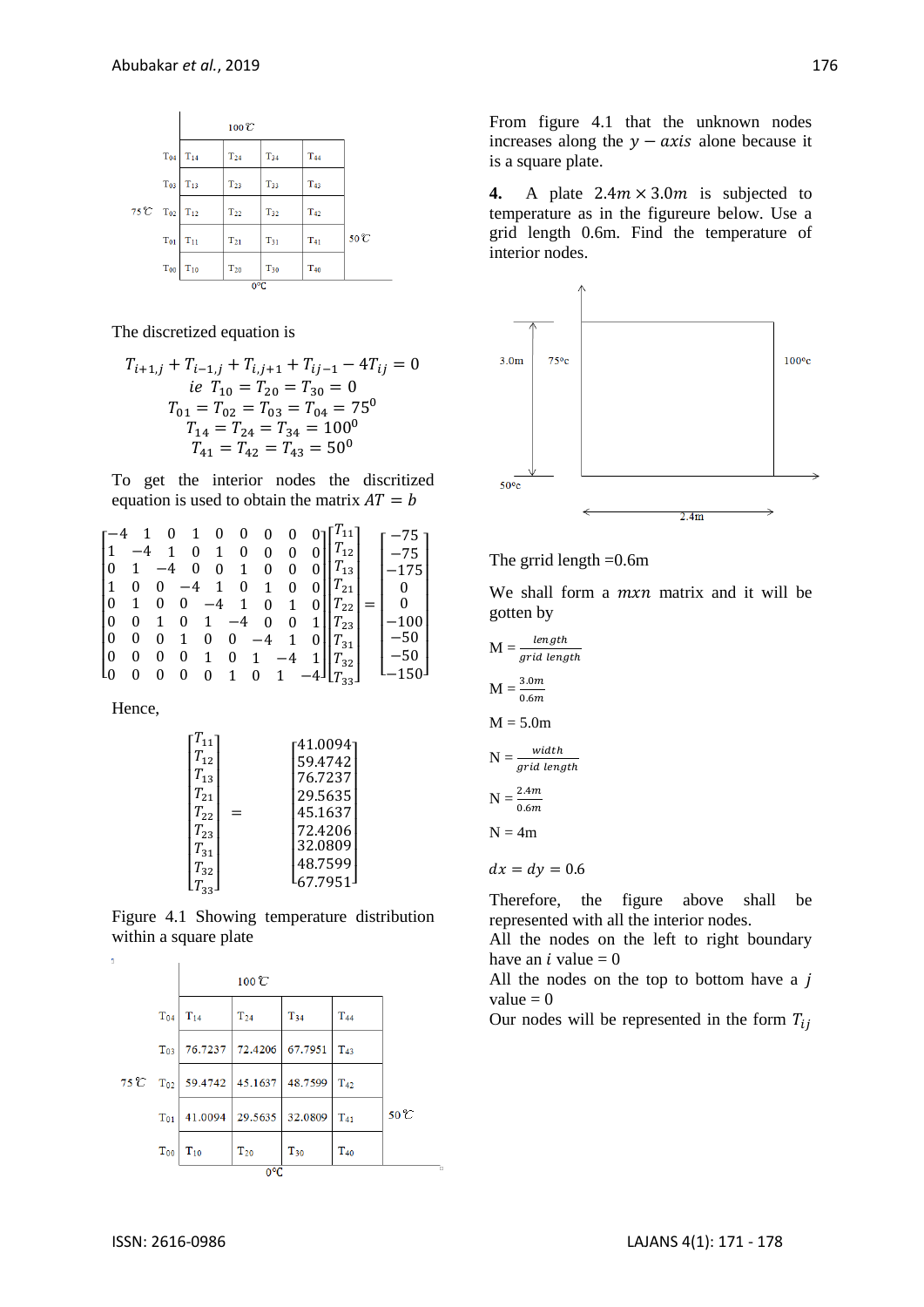

$$
T_{i+1j} + T_{i-1j} + T_{ij+1} + T_{ij-1} + T_{ij} = 0
$$
  
\n
$$
T_{01} = T_{02} = T_{03} = T_{04} = 75^{\circ}\text{C}
$$
  
\n
$$
T_{10} = T_{20} = T_{30} = 50^{\circ}\text{C}
$$
  
\n
$$
T_{41} = T_{42} = T_{43} = T_{44} = 100^{\circ}\text{C}
$$
  
\n
$$
T_{15} = T_{25} = T_{35} = 300^{\circ}\text{C}
$$

The discritized equation is used to get 12 equations with 12 unknown which are the interior nodes as presented in the matrix form  $AT = b$  as shown below.

Note that the nodes at the corner i.e  $T_{05}$ ,  $T_{45}$ ,  $T_{40}$ ,  $T_{00}$ , are not needed.

Using  $AT = b$  to find the unknowns

$$
\begin{bmatrix}\n-4 & 1 & 0 & 0 & 1 & 0 & 0 & 0 & 0 & 0 & 0 & 0 \\
1 & -4 & 1 & 0 & 0 & 1 & 0 & 0 & 0 & 0 & 0 & 0 \\
0 & 1 & -4 & 1 & 0 & 0 & 1 & 0 & 0 & 0 & 0 & 0 \\
0 & 0 & 1 & -4 & 0 & 0 & 0 & 1 & 0 & 0 & 0 & 0 \\
1 & 0 & 0 & 0 & -4 & 1 & 0 & 0 & 1 & 0 & 0 & 0 \\
0 & 1 & 0 & 0 & 1 & -4 & 1 & 0 & 0 & 1 & 0 & 0 \\
0 & 0 & 1 & 0 & 0 & 1 & -4 & 1 & 0 & 0 & 1 & 0 \\
0 & 0 & 0 & 1 & 0 & 0 & 1 & -4 & 0 & 0 & 0 & 1 \\
0 & 0 & 0 & 0 & 1 & 0 & 0 & 0 & -4 & 1 & 0 & 0 \\
0 & 0 & 0 & 0 & 0 & 1 & 0 & 0 & 1 & -4 & 1 & 0 \\
0 & 0 & 0 & 0 & 0 & 0 & 1 & 0 & 0 & 1 & -4 & 1 \\
0 & 0 & 0 & 0 & 0 & 0 & 0 & 1 & 0 & 0 & 1 & -4 & 1 \\
0 & 0 & 0 & 0 & 0 & 0 & 0 & 1 & 0 & 0 & 1 & -4 & 1 \\
0 & 0 & 0 & 0 & 0 & 0 & 0 & 1 & 0 & 0 & 1 & -4 & 1 \\
0 & 0 & 0 & 0 & 0 & 0 & 0 & 1 & 0 & 0 & 1 & -4 & 1 \\
0 & 0 & 0 & 0 & 0 & 0 & 0 & 1 & 0 & 0 & 1 & -4 & 1 \\
0 & 0 & 0 & 0 & 0 & 0 & 0 & 1 & 0 & 0 & 1 & -4 & 1 \\
0 & 0 & 0 & 0 & 0 & 0 & 0 & 1 & 0 & 0 & 1 & -4 & 1\n\end{bmatrix}\n\begin{bmatrix}\nT_{11} \\
T_{12} \\
T_{21} \\
T_{32} \\
T_{41} \\
T_{52} \\
T_{61} \\
T_{73} \\
T_{81} \\
T_{91} \\
T_{10} \\
T_{11} \\
T_{12} \\
T_{23} \\
T_{3
$$

Solving we have,

| $T_{11}$<br>$T_{\rm 12}$<br>$T_{13}$<br>$T_{14}$<br>$T_{21}$<br>$T_{22}$<br>$T_{23}$<br>$T_{24}$<br>$T_{31}$<br>$T_{32}$ | ד73.8924<br>93.0252<br>119.907<br>173.355<br>77.5443<br>103.302<br>138.248<br>198.512<br>82.9833<br>104.389<br>131.271 |
|--------------------------------------------------------------------------------------------------------------------------|------------------------------------------------------------------------------------------------------------------------|
|                                                                                                                          |                                                                                                                        |
| $T_{33}$                                                                                                                 | $-182.446$                                                                                                             |
| $T_{34}$                                                                                                                 |                                                                                                                        |

Figure 4.2 Showing temperature distributions within a rectangular plate



From figure 4.2 we see that temperature distribution increases in both directions of the nodes. It shows that finite difference methods gives regular distribution within the unknown nodes of an elliptic equation. This result is because figure 4.2 is a rectangular plate.

#### **REFERENCES**

 $\boldsymbol{0}$  $\bf{0}$ 

- Chaudhari, T.U. and Patel D. M.(2015); Finite Element Solution of Poisson's Equation in a Homogenous Medium. International Research Journal of Engineering and Technology. 2(9),674-679
- $^{-125}$ Chryssolouris, George (1991). Heat Transfer  $-75$  $-75$  $-375$  $-50$ I I I and Fluid Mechanics for Laser Machining, Mechanical Engineering Series.
	- $-300$  $-150$  Dean G. Duff ; Advance Engineering I Mathematics pp. 467, 496, 1998, CRC Press LCC, USA.
	- $-100$ لـ400-Dolicanin, C.B, Nicolic, V.B. and Dolicanin D. C.(2010); Application of Finite Difference Method to Study of Phenomenon in the Theory of Thin Plate. Scientific Publications of the State University of Novi Pazar. 2(1), 29-43.
		- Garrett B.(2018); The Nuimerical Solution of Elliptic Equations. CBMS-NSF Regional Conference Series in Applied Mathematics, Harvard University.
		- George, P. and Maria, C. G. (2015); A Computational Study with Finite Element Method and Finite Difference Method for 2D Elliptic Partial Differential Equation. Applied Mathematics,6, 2104-2124.
		- Islam, M. R.. and Alias, N. (2010); A Case Study of 2D Vs 3D Partial Differential Equation Toward Tumour Cell Visualization on Multicore Parallel